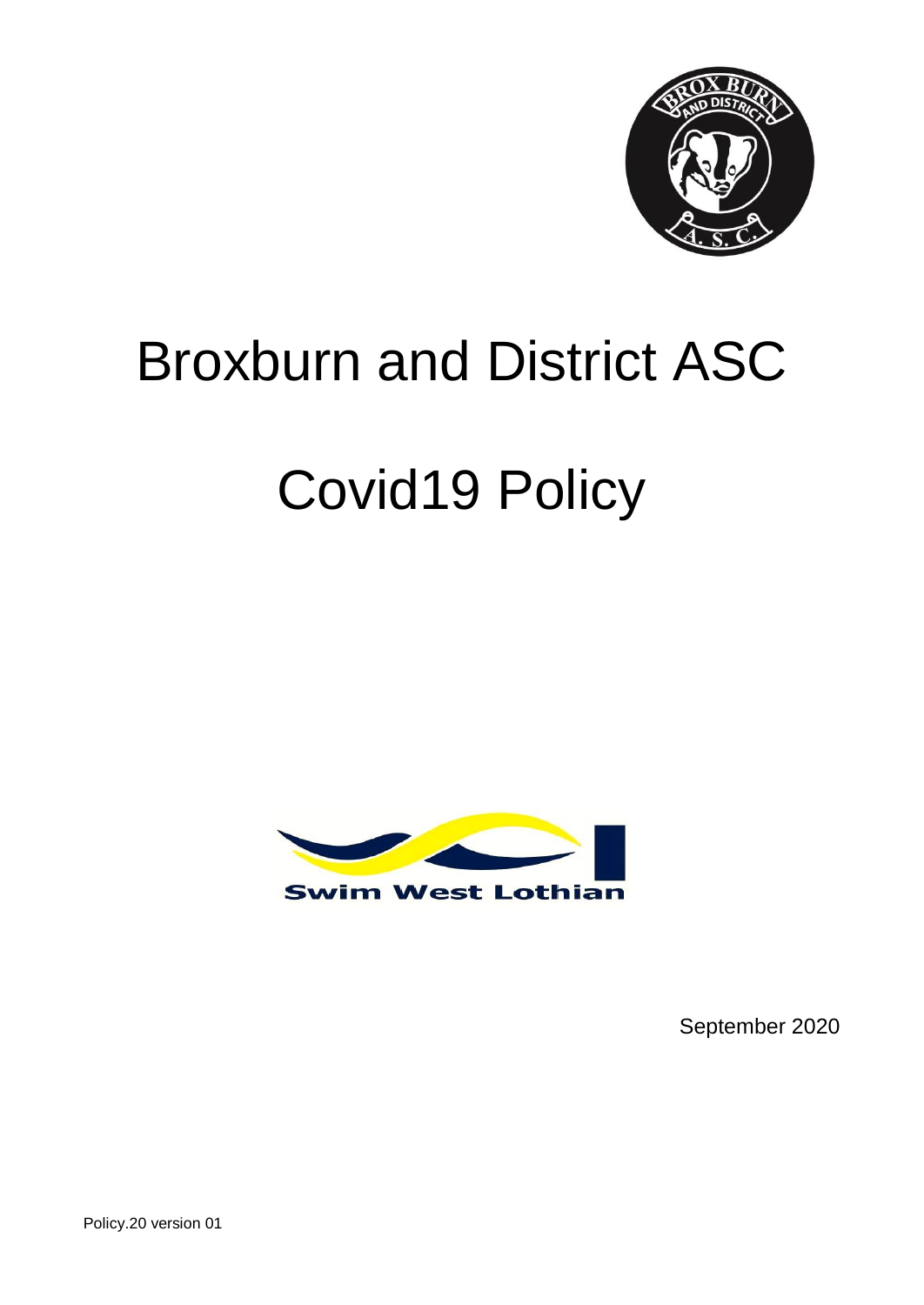### **Policy Statement**

Broxburn and District ASC are committed to providing a safe environment for swimmers, coaches, parents/guardians and poolside volunteers. At this time additional safety measures require to be in place to allow swim training to take place whilst ensuring that every step is taken to supress the Covid19 virus.

This policy sets out the measures in place to allow Broxburn ASC training sessions to safely take place. Everyone has a role to play in keeping others safe. To participate in training swimmers will be required to adhere to the principles below.

#### **Who Is Affected By This Policy**

All swimmers, coaches, parents/guardians, volunteers and club partners are affected by this policy and should ensure that they have read and understood it.

Any queries regarding this policy should be raised with the Covid Lead Officer – Claire Hay – [broxburnascvp@gmail.com](mailto:broxburnascvp@gmail.com) or 07768536640. You can share these details with a member of the NHS Scotland Test and Protect Scheme if necessary.

### **Core Principles**

- Swimmers or parents/guardians who do not adhere to the following core principles potentially put others at risk and therefore non-compliance will result in a swimmer not being allowed to participate in training sessions.
- Broxburn and District ASC will follow guidance issued by the Scottish Government, Scottish Swimming, Xcite and Club internal policies and procedures.
- A risk assessment will be in place for each training venue at which Broxburn and District ASC train. This risk assessment will be updated on a regular basis to identify any new risks. This will take account of the size and nature of the pool, the number of swimmers attending sessions and operational systems in place by Xcite etc.
- A Covid Liaison Officer will be present at every training session to respond to any Covid related issues. All Liaison Officers have been PVG checked by Broxburn and Disctrict ASC.
- Swimmers should follow Government guidance and any swimmer who is displaying Covid19 symptoms or who is required to self-isolate or quarantine **must not** attend training sessions. The Covid Officer or the Coach have the right to refuse training to any swimmer they believe may have symptoms or should be self-isolating.
- Swimmers must follow the one-way systems and any local measures put in place by Xcite e.g. use of sanitiser stations and use of masks.
- All swimmers will be required to complete and return a Covid health questionnaire and Covid declaration. A swimmer cannot commence training without submitting the health questionnaire and Covid declaration documents. Any changes to the responses provided in the health assessment will require an updated questionnaire to be completed. These should be submitted to the Covid Lead Officer at **broxburnascvp@gmail.com**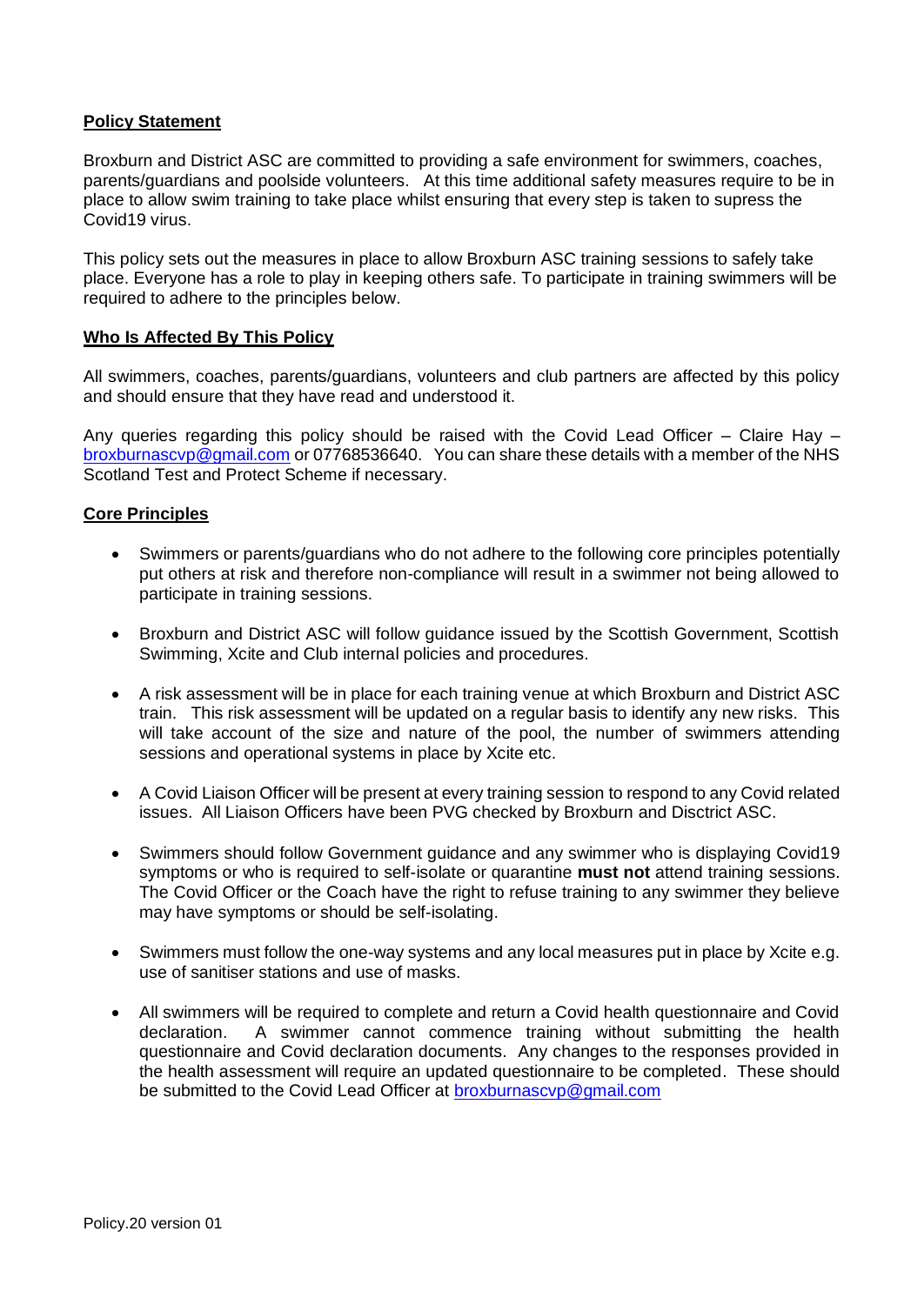# **Prior to attending the pool**

- Any swimmer who is not feeling well, (including non Covid related), should not attend the training session.
- Swimmers should have a full water bottle which is clearly labelled and ideally should not be filled up at the pool during the training session.
- Swimmers should take time to stretch and warm up prior to coming to training as poolside space is limited.

# **Arriving and using the pool**

- Swimmers should arrive at the pool with their swimwear on under clothing which can easily and quickly be removed without time in the changing rooms.
- Swimmers should be "dropped off" at the door of the swimming pool in time for their session commencing. Please note there may be changeover sessions between swimmer groups and therefore swimmers should not arrive more than 5 minutes before the training session is due to start Only one parent/guardian should come to the pool, parents/guardians are not permitted enter the pool building.
- A register of attendees will be taken for all training sessions. This will include a parent/guardian emergency contact number should the swimmer require to leave during the training session. Please see the Covid19 Privacy Notice which states the legal basis for processing this information, how it will be stored, how long it will be retained for and who it may be shared with.
- Swimmers should not share equipment e.g. googles, kickboards, water bottles etc. Xcite equipment will not be available for use.
- In line with Government guidance, Swimmers aged 12 and over are required to follow social distancing guidance on deck and in the pool.
- Where possible, swimmers should avoid using toilet facilities however if they need to be used then swimmers should wash their hands thoroughly for at least 20 seconds and should avoid touching their mouth or nose with unwashed hands.
- If a swimmer becomes unwell during a training session, they will be asked to leave the pool immediately and the emergency contact detailed on the register will be called. In these circumstances it is expected that children will be collected at the earliest opportunity.

### **Leaving the pool**

- Swimmers should dry off quickly and dress without showering.
- Parents/guardians should wait outside the exit to collect swimmers. Parents should ensure they are outside in time for their swimmer leaving the pool and are adhering to "social distancing" guidance while waiting.
- Swimmers should undertake cool down stretches upon return home.
- Any kit which has not been washed in pool water should be washed with anti-bacterial wipes with a minimum alcohol level of 60%

### **Responsibilities**